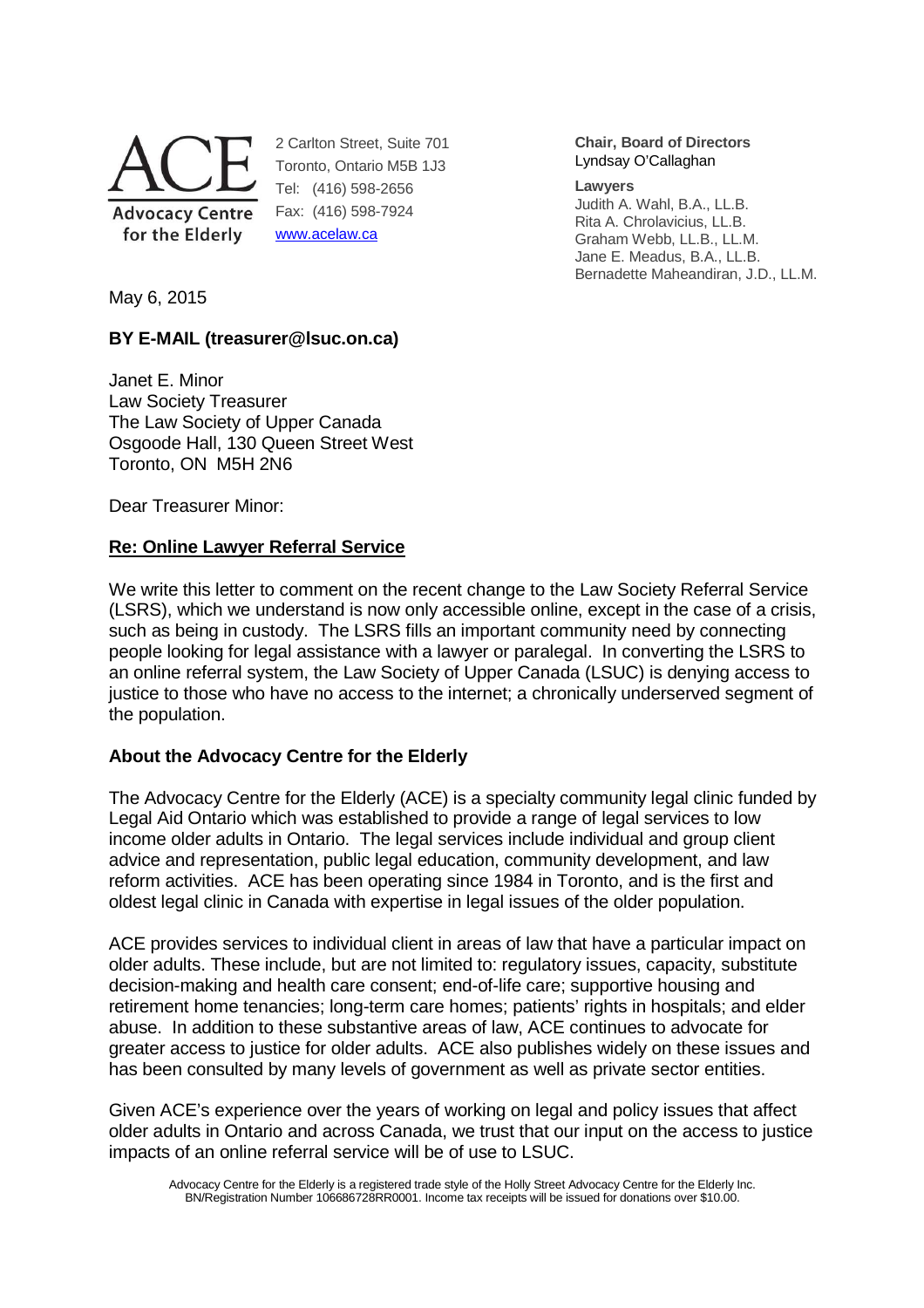## **Current LSRS System**

-

We understand that the current LSRS system operates as follows:

- When members of the public contact the LSRS by telephone (either 416-947-3330 or 1-800-268-8326), there is a voicemail which advises that they should use the online service.
- The online system takes the member of the public through a list of screens in which:
	- o contact information must be entered;
	- o a choice must be made as to whether the member of the public wants a paralegal or a lawyer; and,
	- o The member of the public indicates the tribunal or court in which assistance is required if the person has elected to speak to a paralegal; or
	- $\circ$  The member of the public indicates the area of law in which assistance is required if the person has elected to speak to a lawyer.

The member of the public is then provided with a referral to a paralegal or lawyer who can be called for a free consultation of up to 30 minutes.

• There is a telephone line to make referrals if a person is in crisis – the example given is when a person is in custody - (416-947-5255), which is answered from 9:00 a.m. to 5:00 p.m.

# **Effects of the Current LSRS System on Older Adults**

LSUC operates as the face of justice for most Ontarians. Any access to justice gained by creating an online LSRS system must be balanced against other access to justice considerations. As indicated in the Washington State Principles on Access to Justice and Technology, "use of technology in the justice system should serve to promote equal access to justice and to promote the opportunity for equal participation in the justice system for all. Introduction of technology or changes in the use of technology must not reduce access or participation and, whenever possible, shall advance such access and participation."<sup>1</sup> Using technology to advance access for some should not come at the expense of access for others.

While an online system may be beneficial for some users, it is crucial that the LSRS also be accessible by telephone. Although many seniors are technologically savvy, ACE submits that a large proportion continue to rely on the telephone to access services. Certainly, this is the case for many seniors living in congregate settings such as retirement homes and long-term care homes. Many of the residents of retirement homes and long-term care homes do not have access to a computer with an Internet connection.

Further, the online system is presently inaccessible to those who are unable to read English or to persons who are visually impaired. A telephone service with access to

<sup>&</sup>lt;sup>1</sup> Washington State, Access to Justice Technology Principles (2004), available at: http://www.atjweb.org/wpcontent/uploads/2013/01/The-Washington-State-Access-to-Justice-Technology-Principles.pdf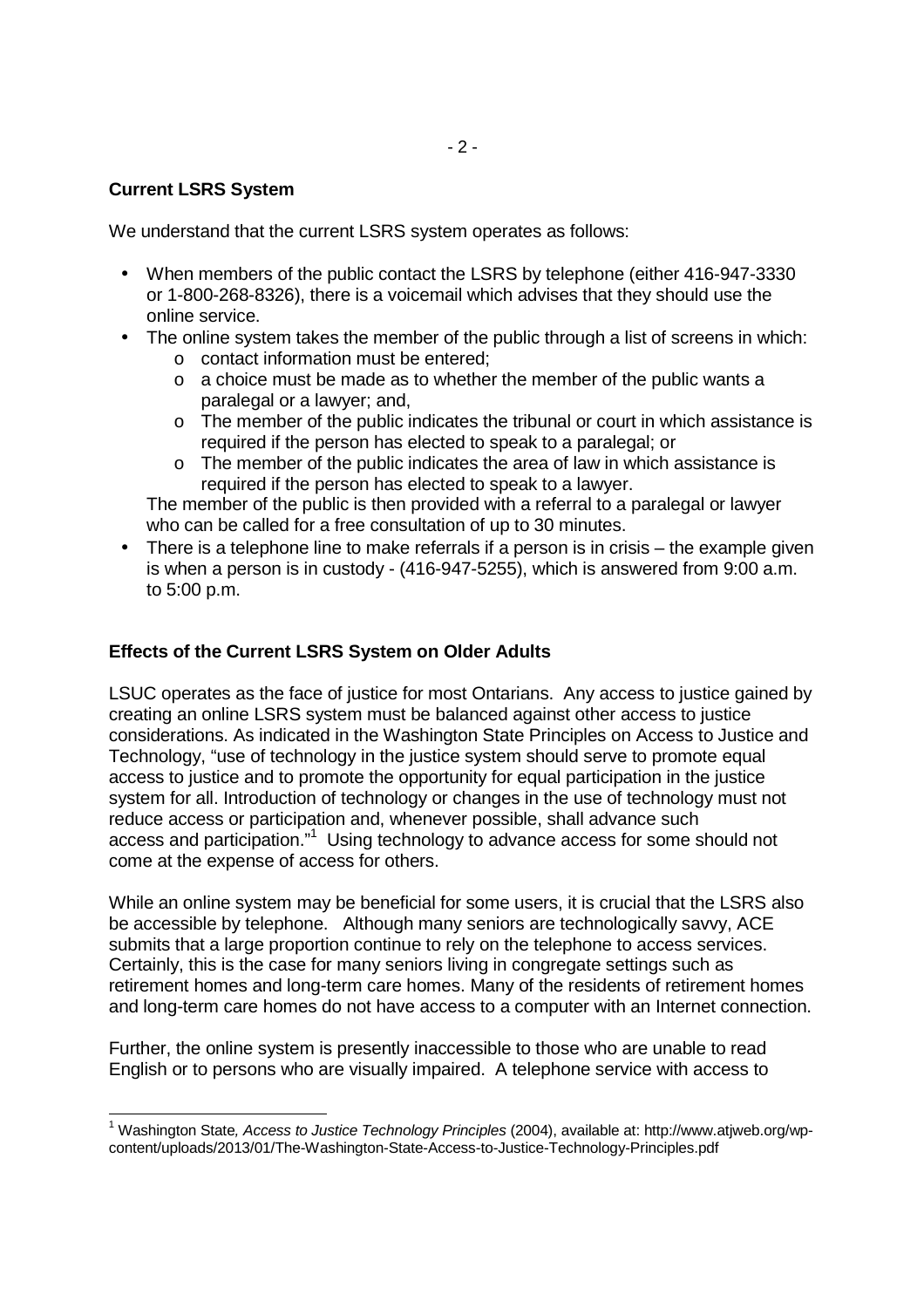interpretation services must be available so that members of the public can be provided with appropriate services based on their legal issues.

Presently, when members of the public call the LSRS telephone line, they are redirected to the online service. Many ACE publications, as well as publications by Community Legal Education Ontario, make reference to the LSRS telephone numbers. These documents are provided to the public by legal clinics all across Ontario. As there was very little opportunity provided to make corrections to these materials, many persons will continue to call this line. Further, the LSUC website itself encourages the public to call the number in their "For the Public" section under "Access to Legal Services", where they will be redirected to use an online source. Therefore, members of the public who are in need of assistance may be frustrated by being "bounced around" to different referral sources.

While there is a telephone line for crisis situations, many of our clients would not classify themselves in crisis. While they are in serious need of legal assistance, this need may not be an emergency or life-threatening. Therefore, many of our clients would not call this line. If some do call this line in order to access the LSRS in the only mode that would be available to them, the risk is that the line will be overburdened resulting in persons who are truly in crisis, such as those in custody, may not being able to access the services they need. We understand that callers have experienced significant wait times while calling in on the crisis line.

Finally, the online system itself is not user-friendly. For example, the second screen forces a person to choose between a lawyer and a paralegal. In a bullet point list below "paralegal", one of the services provided is assistance in attendance before a tribunal. This screen is confusing if members of the public wish to be represented at tribunals by a lawyer. It may be unclear to a lay person that the term "administrative law", which is listed under the "lawyer" option, would refer to proceedings before a tribunal as well and, therefore, a person could choose to be represented by a lawyer. The online LSRS system does not provide sufficient detail to allow a person to make an informed choice.

The fourth screen (if the paralegal option is chosen) asks the person to identify the tribunal where they require assistance. The member of the public may not even know which tribunal is involved if their legal problem is in nascent stages. If the lawyer option is chosen, the member of the public must read through several choices of issue areas in order to select the area of law they feel is most appropriate. Many of our clients do not conceive of their legal problems in terms of issue area.

In our practice, we know that particularly complex legal problems require a live person to ascertain the most suitable referral. Based on the online screening process, it is unlikely that a pertinent referral would be made for them. This would also waste the time of the legal professional who would have to then make an appropriate referral.